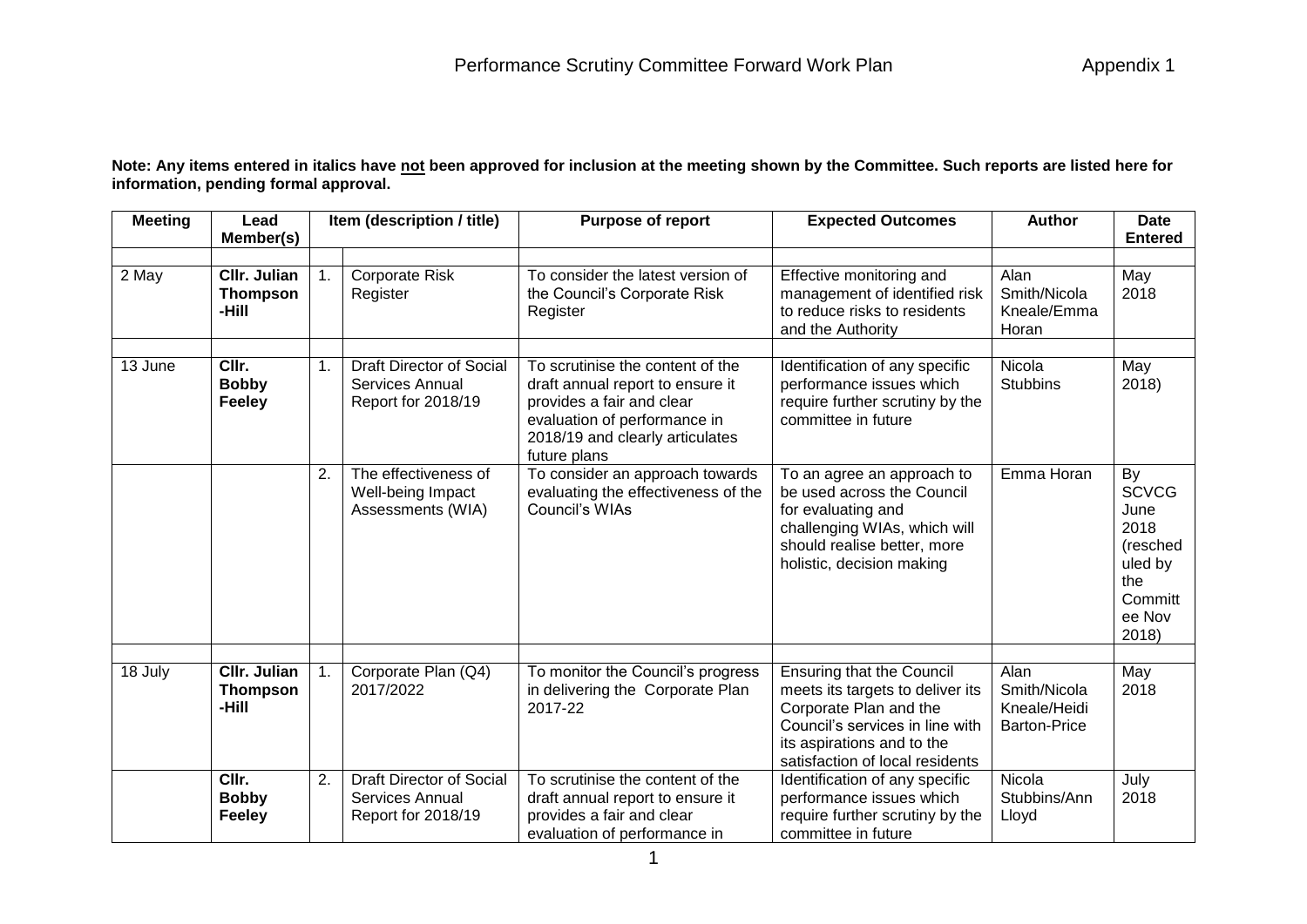| <b>Meeting</b> | Item (description / title)<br>Lead<br><b>Purpose of report</b><br>Member(s) |    |                                                                                                     | <b>Expected Outcomes</b>                                                                                                                                                                                                                                            | <b>Author</b>                                                                                                                                                                                                                                                                                                                                                                                     | <b>Date</b><br><b>Entered</b>                          |               |
|----------------|-----------------------------------------------------------------------------|----|-----------------------------------------------------------------------------------------------------|---------------------------------------------------------------------------------------------------------------------------------------------------------------------------------------------------------------------------------------------------------------------|---------------------------------------------------------------------------------------------------------------------------------------------------------------------------------------------------------------------------------------------------------------------------------------------------------------------------------------------------------------------------------------------------|--------------------------------------------------------|---------------|
|                |                                                                             |    |                                                                                                     | 2018/19 and clearly articulates<br>future plans                                                                                                                                                                                                                     |                                                                                                                                                                                                                                                                                                                                                                                                   |                                                        |               |
| 26 Sept        | <b>CIIr. Huw</b><br>Hilditch-<br><b>Roberts</b>                             | 1. | <b>Provisional External</b><br><b>Examinations and</b><br><b>Teacher Assessments</b><br>[Education] | To review the performance of<br>schools and that of looked after<br>children                                                                                                                                                                                        | Scrutiny of performance<br>leading to recommendations<br>for improvement                                                                                                                                                                                                                                                                                                                          | Karen<br>Evans/Julian<br>Molloy/GwE                    | May<br>2018   |
|                | CIIr.<br><b>Bobby</b><br><b>Feeley</b>                                      | 2. | Hafan Deg, Rhyl<br>(12 months following<br>the commencement of<br>the contract)                     | To monitor the effectiveness of<br>the transfer of the facility and<br>services to an external provider<br>and the impact of the transfer on<br>services-users, staff, local<br>residents and the local community<br>(including lessons learnt from the<br>process) | To evaluate the impact of the<br>transfer of the facility and<br>services on all stakeholders<br>and to assess whether the<br>services provided at Hafan<br>Deg are in line with the<br>contract specification,<br>support the Council's vision<br>for adult social care and the<br>five ways to well-being and<br>the requirements of the<br>Social Services and Well-<br>being (Wales) Act 2014 | Phil<br>Gilroy/Katie<br><b>Newe</b>                    | March<br>2018 |
|                | CIIr.<br><b>Bobby</b><br><b>Feeley</b>                                      | 3. | Cefndy Healthcare<br><b>Annual Report</b><br>2018/19 and Annual<br>Plan 2019/20                     | To consider the company's<br>performance during 2018/19 and<br>its Annual Plan for 2019/20                                                                                                                                                                          | An assessment of the<br>company's performance in<br>delivering its business within<br>budget and meeting targets<br>will assist with the<br>identification of future trends<br>and requirements and<br>support the delivery of the<br>Council's priority relating to<br><b>Resilient Communities</b>                                                                                              | Phil<br>Gilroy/Simon<br>Rowlands/Nick<br><b>Bowles</b> | July<br>2018  |
| 28 Nov         | Cllr. Julian<br><b>Thompson</b><br>-Hill                                    | 1. | Corporate Risk<br>Register                                                                          | To consider the latest version of<br>the Council's Corporate Risk<br>Register                                                                                                                                                                                       | Effective monitoring and<br>management of identified risk<br>to reduce risks to residents<br>and the Authority                                                                                                                                                                                                                                                                                    | Alan<br>Smith/Nicola<br>Kneale/Emma<br>Horan           | May<br>2018   |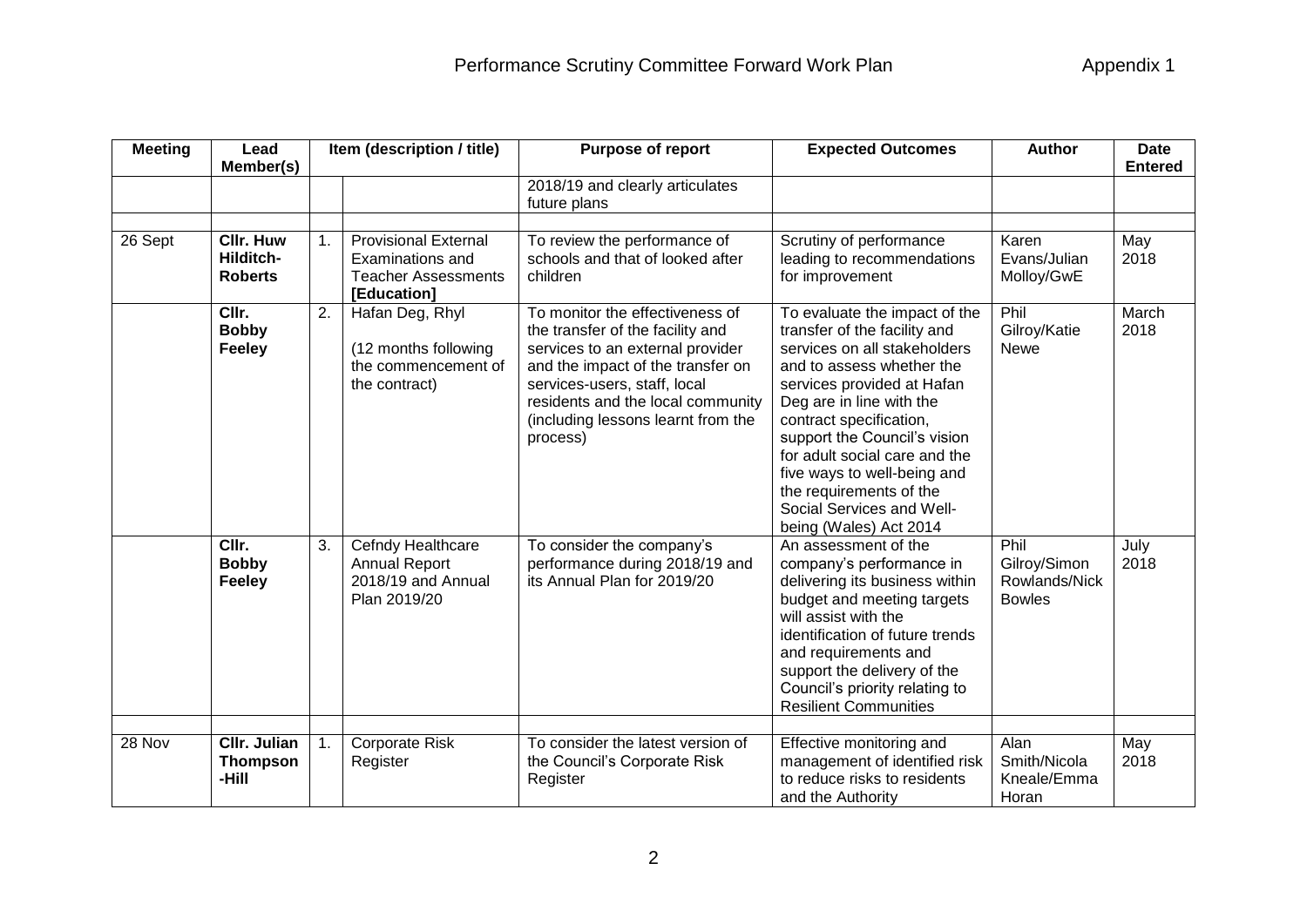| <b>Meeting</b> | Purpose of report<br>Lead<br>Item (description / title)<br>Member(s) |    | <b>Expected Outcomes</b>                                                                        | <b>Author</b>                                                                                                                                                                                                                                                                            | <b>Date</b><br><b>Entered</b>                                                                                                                                                                                                                                                                                                                                 |                                                             |                    |
|----------------|----------------------------------------------------------------------|----|-------------------------------------------------------------------------------------------------|------------------------------------------------------------------------------------------------------------------------------------------------------------------------------------------------------------------------------------------------------------------------------------------|---------------------------------------------------------------------------------------------------------------------------------------------------------------------------------------------------------------------------------------------------------------------------------------------------------------------------------------------------------------|-------------------------------------------------------------|--------------------|
|                | CIIr. Julian<br><b>Thompson</b><br>-Hill                             | 2. | Corporate Plan (Q2)<br>2017/2022                                                                | To monitor the Council's progress<br>in delivering the Corporate Plan<br>2017-22                                                                                                                                                                                                         | <b>Ensuring that the Council</b><br>meets its targets to deliver its<br>Corporate Plan and the<br>Council's services in line with<br>its aspirations and to the<br>satisfaction of local residents                                                                                                                                                            | Alan<br>Smith/Nicola<br>Kneale/Heidi<br><b>Barton-Price</b> | February<br>2017   |
|                | Cllr.<br><b>Richard</b><br><b>Mainon</b>                             | 3. | <b>Customer Relationship</b><br>Manager (CRM)<br>System<br>(provisionally<br>scheduled $-$ tbc) | To review the implementation of<br>the new CRM system and its<br>performance in delivering efficient<br>and effective customer focussed<br>services in line with the product<br>specification and the Council's<br>expectations                                                          | An efficient and effective<br>customer enquiries system<br>that deals with enquiries<br>quickly, to a high level of<br>customer satisfaction, whilst<br>realising value for money for<br>the Authority                                                                                                                                                        | Liz<br>Grieve/Ffion<br>Angharad                             | Septemb<br>er 2018 |
|                | Clrr.<br><b>Richard</b><br><b>Mainon</b>                             | 4. | <b>Library Service</b><br>Standards 2018-19<br>and draft Library<br>Service Strategy            | To:<br>(i) consider the results of the<br>WG's annual evaluation of the<br>Council's Library Service; and<br>examine the new draft<br>(ii)<br><b>Strategy for the Service</b>                                                                                                            | Identification of any<br>(i)<br>slippages in performance<br>in order to formulate<br>recommendations to<br>redress the situation.<br>(ii) Input into the new Library<br>Service Strategy to<br>ensure that it delivers the<br>Council's Corporate Plan<br>and its priorities in<br>relation to Young People,<br><b>Resilient and Connected</b><br>Communities | Liz<br>Grieve/Bethan<br>Hughes                              | January<br>2019    |
| Jan 2020       | <b>Cllr. Huw</b><br><b>Hilditch-</b><br><b>Roberts</b>               | 1. | <b>Verified External</b><br>Examinations<br>[Education]                                         | To review the performance of<br>schools and that of looked after<br>children; and GwE's impact on the<br>educational attainment of the<br>County's pupils.<br>The report to include actual<br>figures in addition to percentages<br>along with school absenteeism<br>and exclusion data. | Scrutiny of performance<br>leading to recommendations<br>for improvement                                                                                                                                                                                                                                                                                      | Karen<br>Evans/Julian<br>Molloy/GwE                         | January<br>2019    |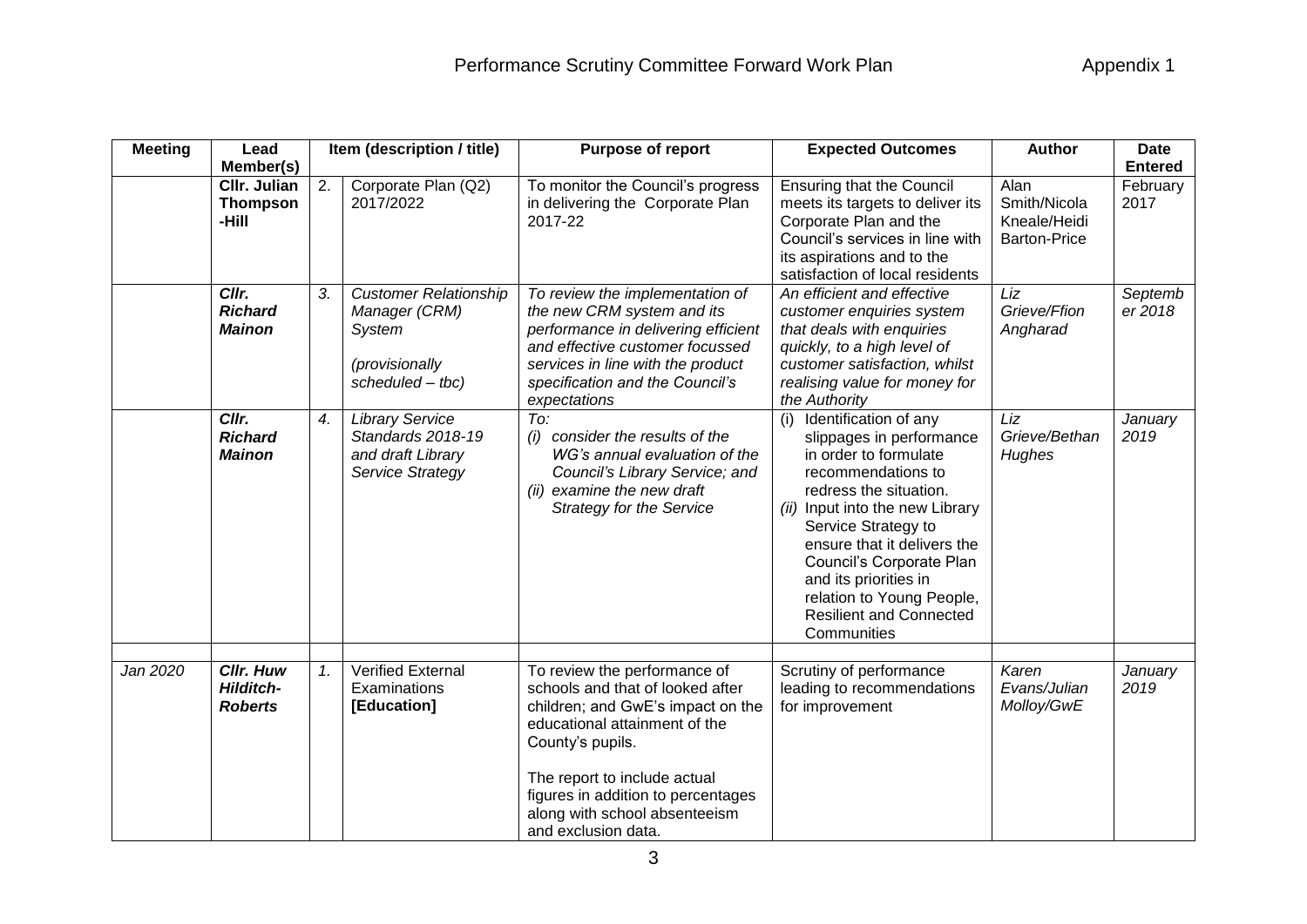| <b>Meeting</b> | Lead                        |    | Item (description / title)                            | Purpose of report                                                                                                                                                                                                                                                                                                                                                                                           | <b>Expected Outcomes</b>                                                                                                                                                                                                                      | <b>Author</b>                              | <b>Date</b>                                                                 |
|----------------|-----------------------------|----|-------------------------------------------------------|-------------------------------------------------------------------------------------------------------------------------------------------------------------------------------------------------------------------------------------------------------------------------------------------------------------------------------------------------------------------------------------------------------------|-----------------------------------------------------------------------------------------------------------------------------------------------------------------------------------------------------------------------------------------------|--------------------------------------------|-----------------------------------------------------------------------------|
|                | Member(s)                   |    |                                                       |                                                                                                                                                                                                                                                                                                                                                                                                             |                                                                                                                                                                                                                                               |                                            | <b>Entered</b>                                                              |
|                |                             |    |                                                       | The report to incorporate GwE's<br>Annual report and information on<br>the 5 year trend in relation to<br>educational attainment in<br>Denbighshire                                                                                                                                                                                                                                                         |                                                                                                                                                                                                                                               |                                            |                                                                             |
|                | CIIr. Brian<br><b>Jones</b> | 2. | <b>Draft Sustainable</b><br><b>Travel Plan</b>        | To consider the draft sustainable<br>travel plan (including the Council's<br>role in facilitating the locating of<br>vehicle charging points across the<br>county, its work with other local<br>authorities and stakeholders with<br>respect of their availability and in<br>relation to other potential<br>alternative travel modes, and in<br>supporting the community to<br>switch to sustainable fuels) | To provide observations and<br>recommendations that will<br>support the delivery of the<br>corporate priorities relating to<br>the environment and<br>connected communities by<br>reducing CO2 emissions and<br>improving travel connectivity | Emlyn<br>Jones/Mike<br>Jones               | By<br><b>SCVCG</b><br>June<br>2018<br>(resched<br>uled<br>February<br>2019) |
| Feb/Mar        |                             |    |                                                       |                                                                                                                                                                                                                                                                                                                                                                                                             |                                                                                                                                                                                                                                               |                                            |                                                                             |
|                |                             |    |                                                       |                                                                                                                                                                                                                                                                                                                                                                                                             |                                                                                                                                                                                                                                               |                                            |                                                                             |
| March/April    | Cllr. Brian<br><b>Jones</b> | 1. | <b>Commercial Waste</b><br>Service Evaluation<br>Plan | To consider an the results of an<br>evaluation exercise of the entire<br>commercial waste service,<br>including the performance of the<br>Veolia contract and Waste<br><b>Technical Team (including</b><br>proposals for service changes<br>and improvements)                                                                                                                                               | Assurances that the Service<br>is performing well and<br>provides value for money in<br>order to ensure that it aligns<br>to the new waste operating<br>model                                                                                 | Tony<br>Ward/Tara<br>Dumas/Alan<br>Roberts | By<br><b>SCVCG</b><br>January<br>2019                                       |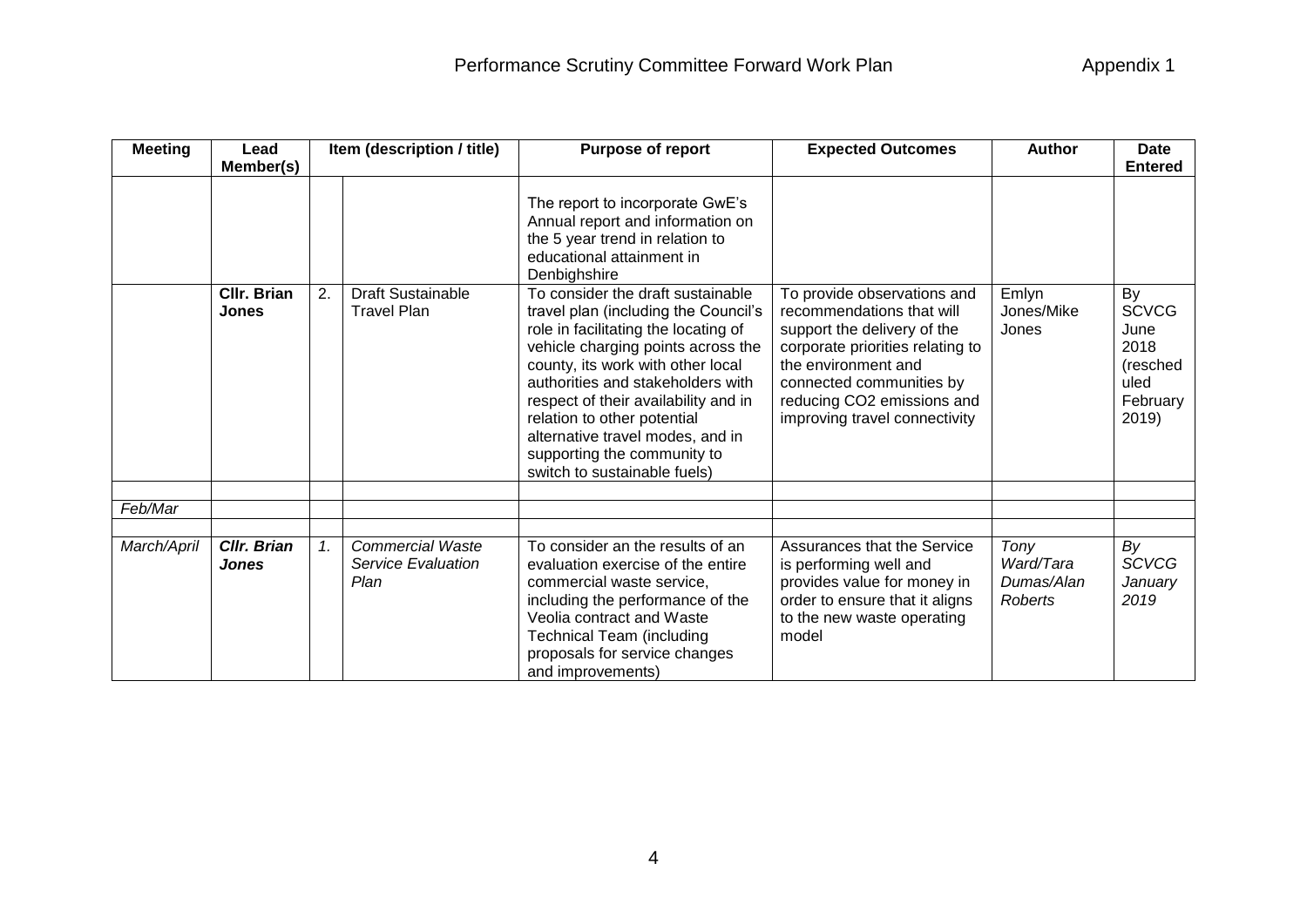## **Future Issues**

| Item (description / title)                                                                                                                                     | <b>Purpose of report</b>                                                                                                                               | <b>Expected Outcomes</b>                                                                                                                                                                                                                                                                                                                                              | <b>Author</b>                                          | <b>Date</b><br><b>Entered</b> |
|----------------------------------------------------------------------------------------------------------------------------------------------------------------|--------------------------------------------------------------------------------------------------------------------------------------------------------|-----------------------------------------------------------------------------------------------------------------------------------------------------------------------------------------------------------------------------------------------------------------------------------------------------------------------------------------------------------------------|--------------------------------------------------------|-------------------------------|
| Dolwen Residential Care Home                                                                                                                                   | To consider the Task and Finish Group's<br>recommendations relating to the future<br>provision of services at Dolwen<br>Residential Care Home, Denbigh | Pre-decision scrutiny of the task<br>and finish group's findings and the<br>formulation of recommendations<br>for presentation to Cabinet with<br>respect of the future provision of<br>services at Dolwen with a view to<br>ensuring that everyone is<br>supported to live in homes that<br>meet their needs and are able to<br>live independent and resilient lives | Task and Finish<br>Group/Phil<br>Gilroy/Abbe<br>Harvey | <b>July 2018</b>              |
| <b>School Improvement Plans</b><br>[Education]                                                                                                                 | To discuss with representatives of<br>particular schools their progress in<br>achieving their improvement plans                                        | Provision of support to the schools<br>to ensure they deliver their plans<br>and improve outcomes for their<br>pupils and the school as a whole                                                                                                                                                                                                                       | Karen<br>Evans/Julian<br>Molloy                        | February<br>2018              |
| Implementation of the Donaldson<br>Report 'Successful Futures' -<br>Independent Review of Curriculum<br>and Assessment Arrangements in<br>Wales<br>[Education] | To consider and monitor the plans to<br>implement the agreed measures adopted<br>by WG following the consultation on the<br>review's findings          | Better outcomes for learners to<br>equip them with jobs market skills                                                                                                                                                                                                                                                                                                 | Karen Evans                                            | April 2015                    |
| Dependent upon the legislative<br>timetable                                                                                                                    |                                                                                                                                                        |                                                                                                                                                                                                                                                                                                                                                                       |                                                        |                               |

## **Information/Consultation Reports**

| <b>Date</b>    | <b>Item (description / title)</b>   | <b>Purpose of report</b>                         | Author              | Date           |
|----------------|-------------------------------------|--------------------------------------------------|---------------------|----------------|
|                |                                     |                                                  |                     | <b>Entered</b> |
| March 2019 &   | Corporate Plan 2017/22 (Q3) 2018/19 | Ensuring that the Council meets its targets and  | Alan Smith/Nicola   | September      |
| September 2019 |                                     | delivers its Corporate Plan and the Council's    | Kneale/Heidi        | 2018           |
|                | ∝                                   | services in line with its aspirations and to the | <b>Barton-Price</b> |                |
| [Information]  |                                     | satisfaction of local residents                  |                     |                |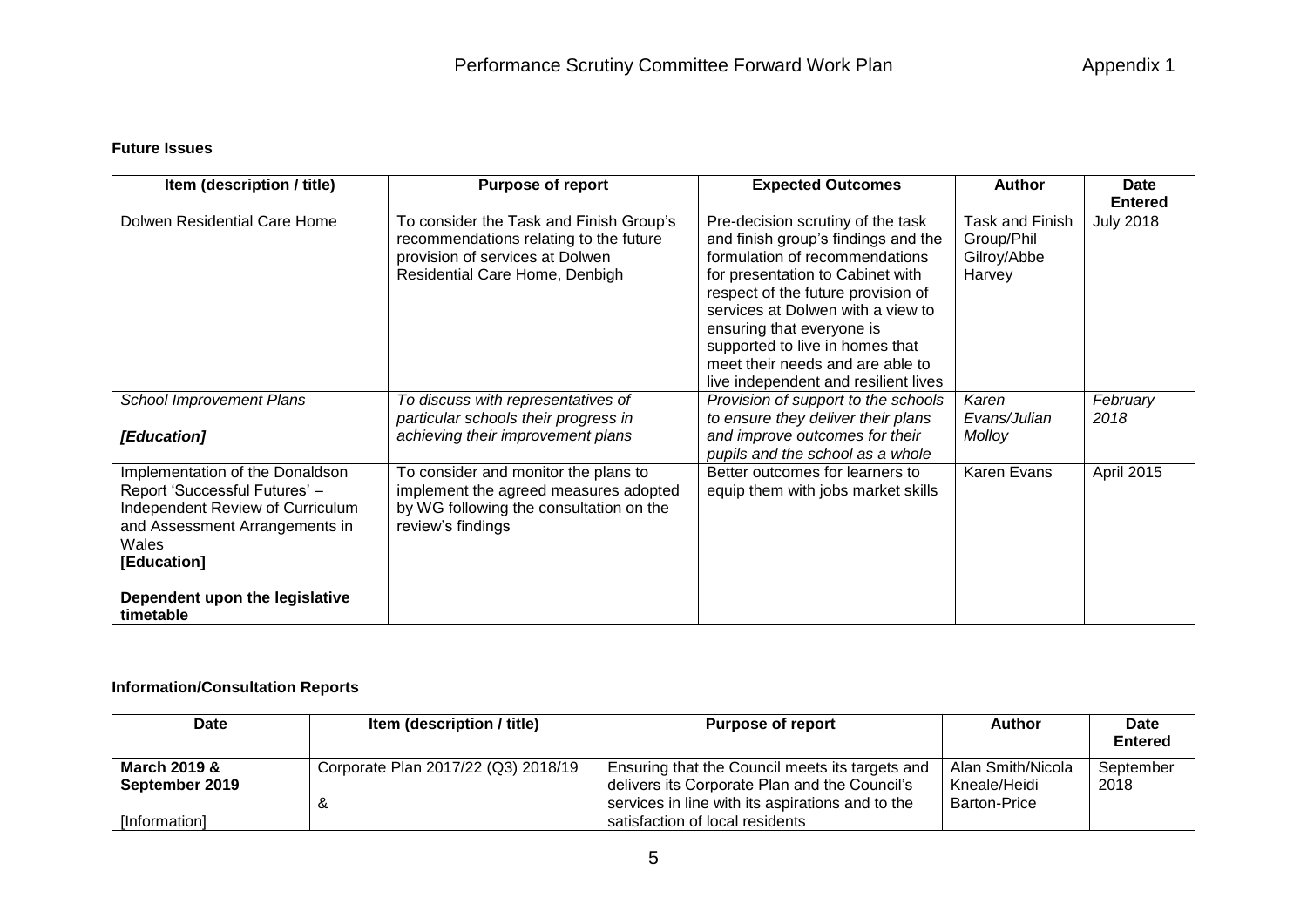| Appendix 1 |  |  |  |  |
|------------|--|--|--|--|
|------------|--|--|--|--|

|                           | Corporate Plan 2017/22 Q1 2019/20      |                                                  |                   |          |
|---------------------------|----------------------------------------|--------------------------------------------------|-------------------|----------|
|                           | To monitor the Council's progress in   |                                                  |                   |          |
|                           | delivering the Corporate Plan          |                                                  |                   |          |
| Feb/May/Sept/November     | Quarterly 'Your Voice' complaints      | To scrutinise Services' performance in           | Kevin Roberts/Ann | November |
| 2019                      | performance to include social services | complying with the Council's complaints and      | Lloyd/Phil Gilroy | 2018     |
|                           | complaints                             | identify areas of poor performance with a view   |                   |          |
| [Information]             |                                        | to the development of recommendations to         |                   |          |
|                           |                                        | address weaknesses. The report to include:       |                   |          |
|                           |                                        | (i) a comprehensive explanation on why           |                   |          |
|                           |                                        | targets have not been met when dealing           |                   |          |
|                           |                                        | with specific complaints, reasons for non-       |                   |          |
|                           |                                        | compliance, and measures taken to rectify        |                   |          |
|                           |                                        | the failures and to ensure that future           |                   |          |
|                           |                                        | complaints will be dealt with within the         |                   |          |
|                           |                                        | specified timeframe;                             |                   |          |
|                           |                                        | (ii) how services encourage feedback and use     |                   |          |
|                           |                                        | it to redesign or change the way they deliver    |                   |          |
|                           |                                        | services; and                                    |                   |          |
|                           |                                        | (iii) details of complaints which have been      |                   |          |
|                           |                                        | upheld or partially upheld and the lessons       |                   |          |
|                           |                                        | learnt from them.                                |                   |          |
|                           |                                        |                                                  |                   |          |
|                           |                                        | <b>Consideration of the information provided</b> |                   |          |
|                           |                                        | will assist the Committee to determine           |                   |          |
|                           |                                        | whether any issues merit detailed scrutiny       |                   |          |
| <b>Information Report</b> | <b>Customer Effort Dashboard</b>       | To monitor the progress achieved in relation to  | Liz Grieve/Ffion  |          |
|                           |                                        | developing the Customer Effort Dashboard.        | Angharad          |          |
| (6 monthly March &        |                                        | The feedback trend received from the system      |                   |          |
| September)                |                                        | and how it is used to benefit residents in       |                   |          |
|                           |                                        | relation to assisting them to easily access      |                   |          |
|                           |                                        | required services and consequently improving     |                   |          |
|                           |                                        | the customer satisfaction experience of the      |                   |          |
|                           |                                        | Council                                          |                   |          |
|                           |                                        |                                                  |                   |          |
|                           |                                        | <b>Consideration of the information provided</b> |                   |          |
|                           |                                        | will assist the Committee to determine           |                   |          |
|                           |                                        | whether any issues merit detailed scrutiny       |                   |          |